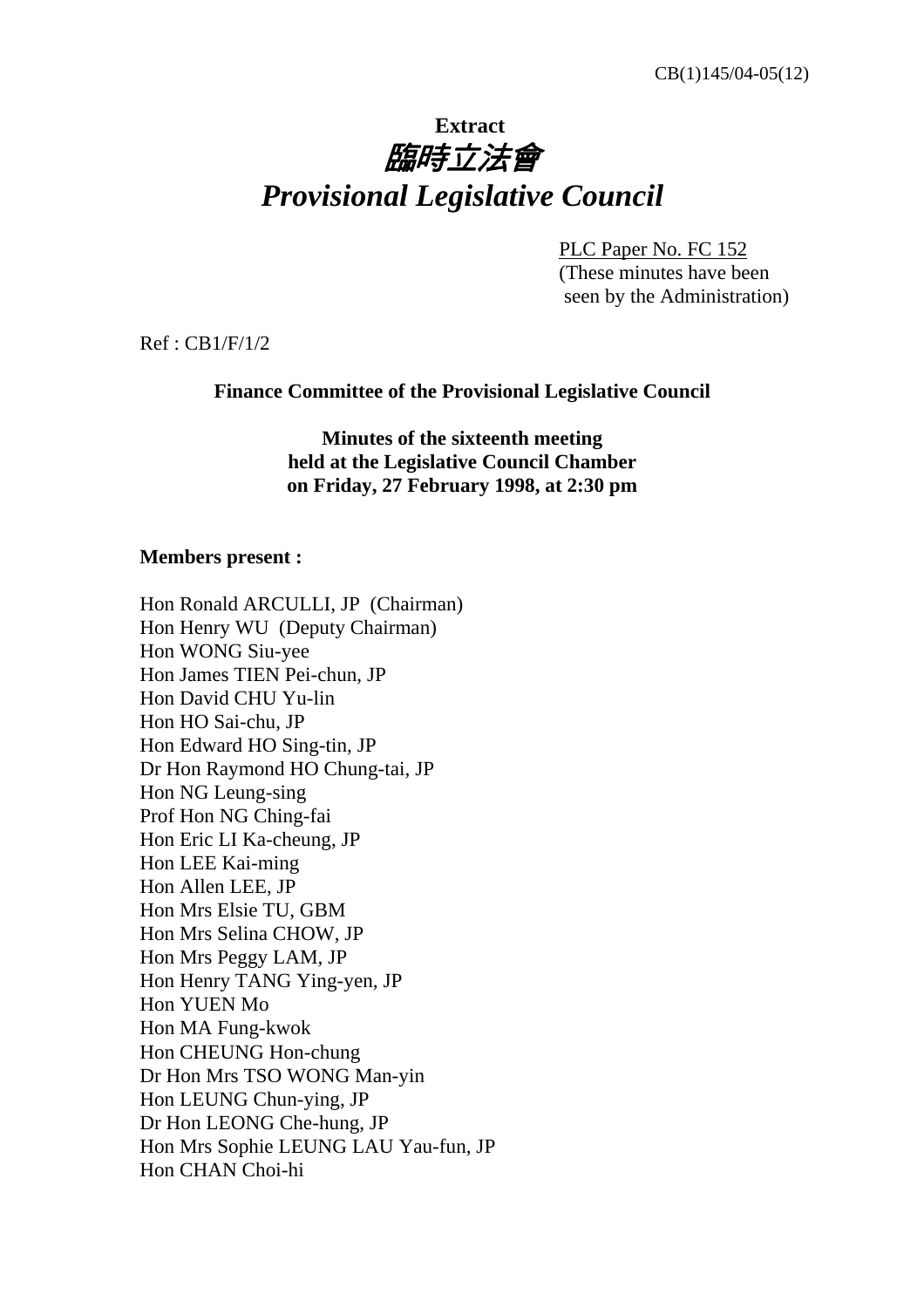Action

Hon CHAN Yuen-han Hon CHAN Wing-chan Hon CHAN Kam-lam Hon TSANG Yok-sing Hon CHENG Kai-nam Hon Andrew WONG Wang-fat, JP Dr Hon Philip WONG Yu-hong Hon Kennedy WONG Ying-ho Hon Howard YOUNG, JP Dr Hon Charles YEUNG Chun-kam Hon YEUNG Yiu-chung Hon IP Kwok-him Hon Bruce LIU Sing-lee Hon LAU Kong-wah Hon LAU Wong-fat, JP Hon Mrs Miriam LAU Kin-yee, JP Hon Ambrose LAU Hon-chuen, JP Hon CHOY Kan-pui, JP Hon Paul CHENG Ming-fun, JP Hon CHENG Yiu-tong Dr Hon TANG Siu-tong, JP Hon Timothy FOK Tsun-ting Hon KAN Fook-yee Hon NGAN Kam-chuen Dr Hon LAW Cheung-kwok Hon TAM Yiu-chung, JP Hon CHOY So-yuk

### **Members absent :**

Dr Hon David LI Kwok-po, JP Hon NGAI Shiu-kit, JP Hon MOK Ying-fan Hon HUI Yin-fat, JP Hon Frederick FUNG Kin-kee Hon CHIM Pui-chung Hon LO Suk-ching

### **Public officers attending :**

| Mr K C KWONG, JP   | Secretary for the Treasury            |
|--------------------|---------------------------------------|
| Mrs Carrie LAM, JP | Deputy Secretary for the Treasury (1) |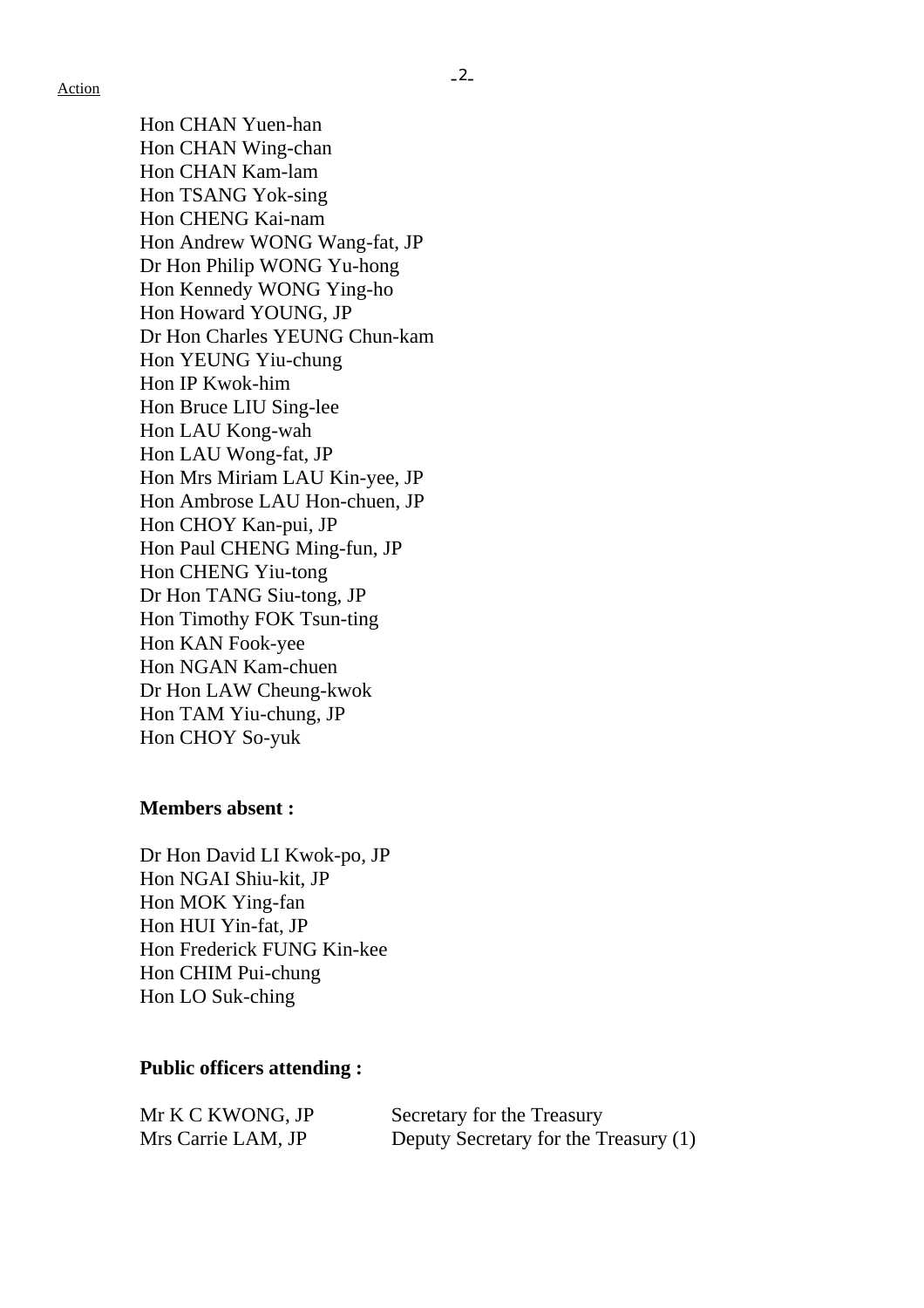| Mr K K LAM                | Principal Executive Officer (General), Finance<br><b>Bureau</b> |  |  |  |  |
|---------------------------|-----------------------------------------------------------------|--|--|--|--|
| Mr C C CHAN, JP           | Principal Government Civil Engineer                             |  |  |  |  |
| Mr Roger TUPPER           | Principal Assistant Secretary for Economic                      |  |  |  |  |
|                           | Services (D)                                                    |  |  |  |  |
| Mr C Y TSANG              | General Manager/Operation, Marine Department                    |  |  |  |  |
|                           | Mr Raymond H C WONG, JP Deputy Secretary for Security           |  |  |  |  |
| Mrs Carrie WILLIS         | Principal Assistant Secretary for Security                      |  |  |  |  |
| Mr Brian BUTT             | Controllor, Government Flying Service                           |  |  |  |  |
| Mr Graeme MCINTOSH        | Chief Aircraft Engineer, Government Flying                      |  |  |  |  |
|                           | Service                                                         |  |  |  |  |
| Mr Bobby CHENG            | Principal Assistant Secretary for Trade and                     |  |  |  |  |
|                           | Industry $(B)$                                                  |  |  |  |  |
| Mr Francis HO, JP         | Director-General of Industry                                    |  |  |  |  |
| Miss Agnes WONG           | Assistant Director-General<br>of<br>Industry                    |  |  |  |  |
|                           | (Infrastructure Support)                                        |  |  |  |  |
| Mr Sidney CHAN            | Assistant Director-General<br>Industry<br>of                    |  |  |  |  |
|                           | (Development Support)                                           |  |  |  |  |
| Mr Kevin HO, JP           | Deputy Secretary for Transport                                  |  |  |  |  |
| Mr Martin M GLASS         | Deputy Secretary for the Treasury (2)                           |  |  |  |  |
| Mrs Agnes ALLCOCK         | Principal Assistant Secretary for Transport                     |  |  |  |  |
| Mr Esmond LEE             | Principal Assistant Secretary for Planning,                     |  |  |  |  |
|                           | <b>Environment and Lands</b>                                    |  |  |  |  |
| Mr C K MAK                | Government Engineer of Highways Department                      |  |  |  |  |
| Mr K Y YEUNG, JP          | Kowloon-Canton<br>Chairman,<br>Railway                          |  |  |  |  |
|                           | Corporation                                                     |  |  |  |  |
| Mr Samuel LAI             | Director, Finance, Kowloon-Canton Railway                       |  |  |  |  |
|                           | Corporation                                                     |  |  |  |  |
| Mr Ian MCPHERSON          | Director, West Rail, Kowloon-Canton Railway                     |  |  |  |  |
|                           | Corporation                                                     |  |  |  |  |
| <b>Miss Elizabeth TSE</b> | Principal Assistant Secretary for Trade and                     |  |  |  |  |
|                           | Industry $(D)$                                                  |  |  |  |  |
| Mr Stephen IP, JP         | <b>Secretary for Economic Services</b>                          |  |  |  |  |
| Mr Leo KWAN, JP           | Deputy Secretary for Economic Services                          |  |  |  |  |
| Mr Geoffrey WOODHEAD      | Principal Assistant Secretary for Economic                      |  |  |  |  |
|                           | Services (C)                                                    |  |  |  |  |
| Mr Alex ARENA             | <b>Information Infrastructure Special Adviser</b>               |  |  |  |  |
| Mr A S K WONG             | Director-General of Telecommunications                          |  |  |  |  |
| Mr M H AU                 | Assistant<br>Senior<br>Director<br>οf                           |  |  |  |  |
|                           | Telecommunications                                              |  |  |  |  |

### **Clerk in attendance :**

| Ms Pauline NG | <b>Assistant Secretary General 1</b> |
|---------------|--------------------------------------|
|---------------|--------------------------------------|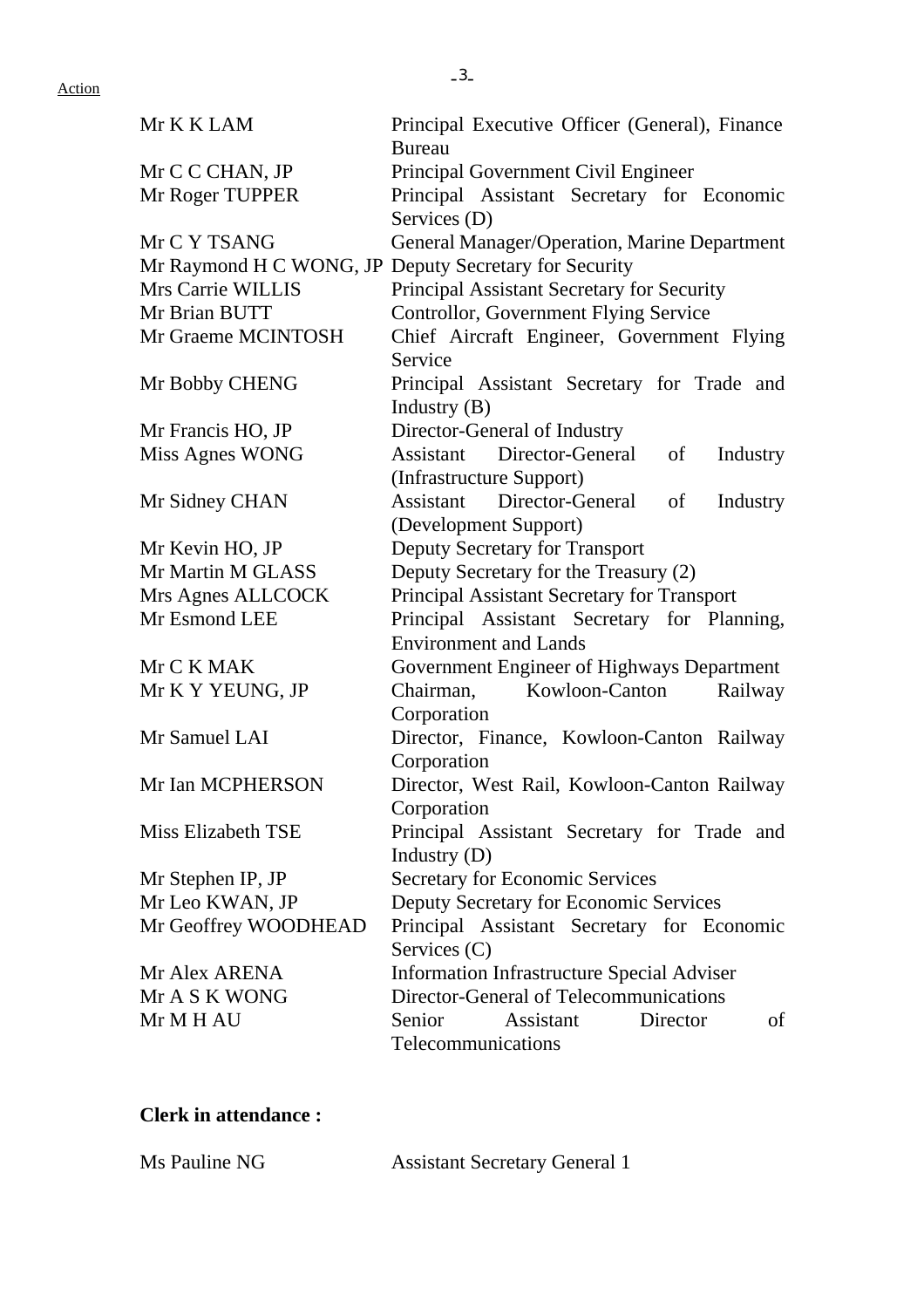### **Staff in attendance :**

| Mrs Vivian KAM<br>Mr Matthew LOO |  | Chief Assistant Secretary (1)5<br>Senior Assistant Secretary (1)7 |  |  |  |  |  |
|----------------------------------|--|-------------------------------------------------------------------|--|--|--|--|--|
| X                                |  |                                                                   |  |  |  |  |  |

#### **Item No. 8 - FCR(97-98)99**

## **HEAD 106 - MISCELLANEOUS SERVICES**

### ♦ **New Capital Account Subhead "Cash compensation for early termination of exclusive telecommunications licence"**

43. To tie in with the proposed liberalisation of the telecommunications market in Hong Kong and having regard to the fact that almost half of the International Direct Dial (IDD) calls in Hong Kong were made with the Mainland, a member asked if the Administration had consulted Mainland authorities on opening up the telecommunications market in the Mainland. In response, the Director-General of Telecommunications (DGT) advised that although there was only one telecommunications operator in the Mainland providing IDD services, the operator had, for many countries, provided access to more than one operator in each country. He assured members that telecommunications authorities in the Mainland had re-affirmed their intention of providing access on non-discriminatory terms to all operators in Hong Kong upon liberalisation of external telecommunications services.

44. Mr MA Fung-kwok said that the size of the proposed cash compensation of \$6.7 billion was unprecedented, and its approval warranted careful consideration. A Subcommittee formed under the House Committee to scrutinise two related sets of subsidiary legislation would meet with deputations on 6 March 1998 to receive their views before the subsidiary legislation were due for passage on 18 March 1998. Mr MA asked the Committee to consider deferring the consideration of the cash compensation until after the Subcommittee had a chance to listen to the views of operators and other parties concerned especially in relation to the effectiveness of the arrangements in enhancing competition in the telecommunications market. Approval of the cash compensation at this stage, although it would still be subject to there being no objection to the related subsidiary legislation, would send a message to the international community and potential investors that the legislature was already satisfied that a fair and open competitive market would emerge after the surrender of the exclusive telecommunications licence. On the basis of the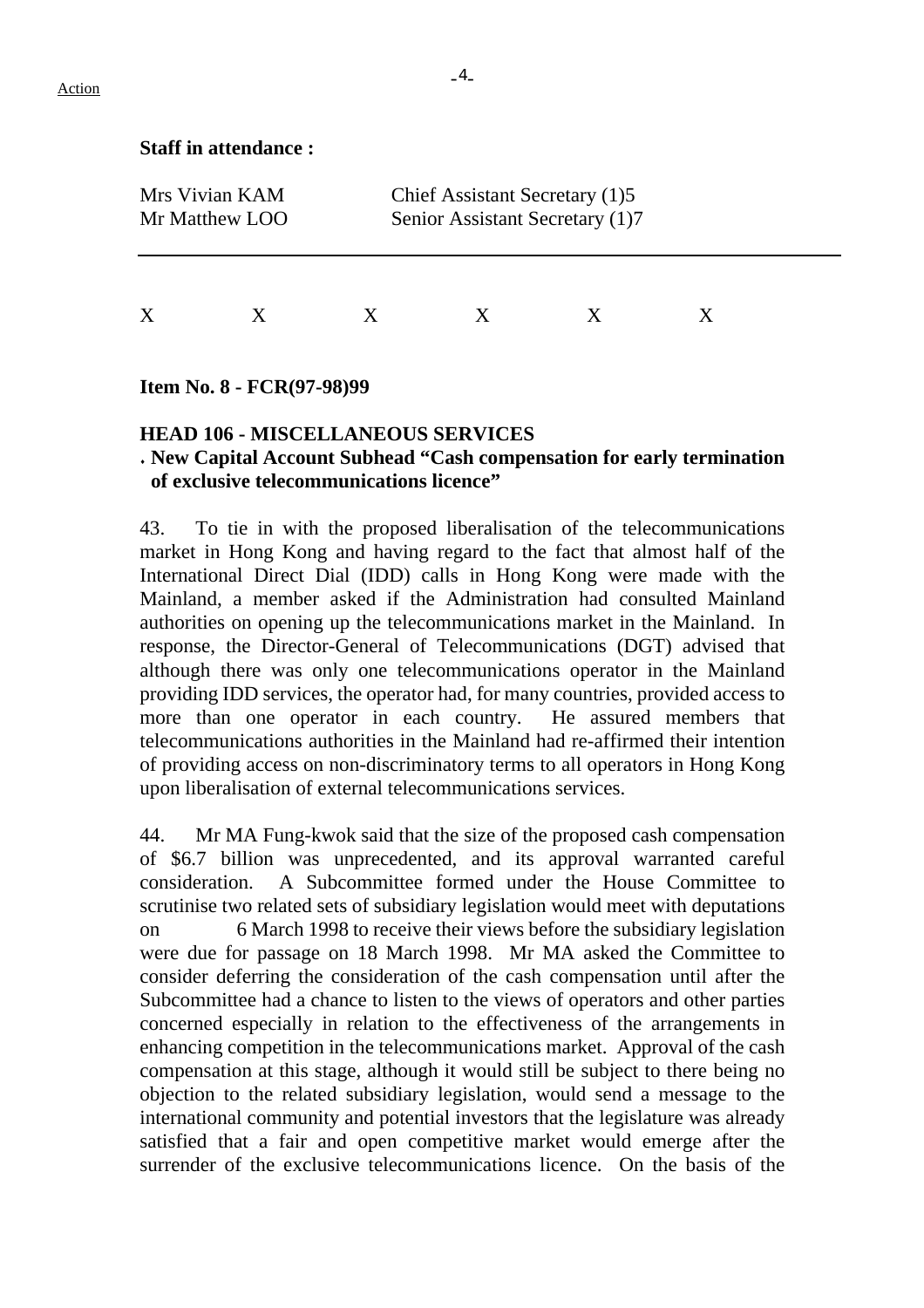above, Mr MA moved to adjourn discussion on the item until the next Committee meeting on 20 March 1998.

45. The Chairman advised that while members might move to adjourn discussion on the item, the date for re-submission of the item in the event of the motion being carried would rest with the Administration. He then proposed the question on the motion to adjourn discussion on the item.

46. Eight members spoke on the motion. Their views are summarised as follows.

47. Mr James TIEN said that the subject matter had been discussed thoroughly at the joint meeting of the Economic Services and the Information Policy Panels on 2 February 1998. As legislative proposals and financial requests should be considered separately, members should focus on the reasonableness of the cash compensation of \$6.7 billion. He objected to the motion for adjournment.

48. Mr Eric LI said that as the amount of compensation was very substantial, it was necessary to consider the proposal not only from the angle of reasonableness but also if it was value for money. The public and interested parties should have sufficient time to air their views in order to understand their concerns. A slight deferral in the schedule for approval of the proposal would not cause any undue delay, but would convey a positive message that Council members had performed properly their checks and balance role. He supported the adjournment.

49. As the compensation package was announced only on 20 January 1998 and with the intervening public holidays, Miss CHOY So-yuk expressed dissatisfaction with the tight schedule for consultation. She also criticised the Administration for being passive in providing relevant information, and was disappointed with details regarding future adjustments in local telephone charges being still uncertain. She expressed support for the motion to adjourn.

50. While agreeing with the need for caution when considering the proposal, Mr CHAN Kam-lam said that the Administration had undertaken extensive consultation with the trade and Council members. He did not support adjournment of the item.

51. Prof NG Ching-fai was supportive of the motion. He advised that the slight deferral would not affect the compensation package but that more in-depth deliberations would increase the creditability of the Council.

52. Mr Paul CHENG objected to the adjournment as separate consideration should be given to the legislative and the financial aspects of the proposal.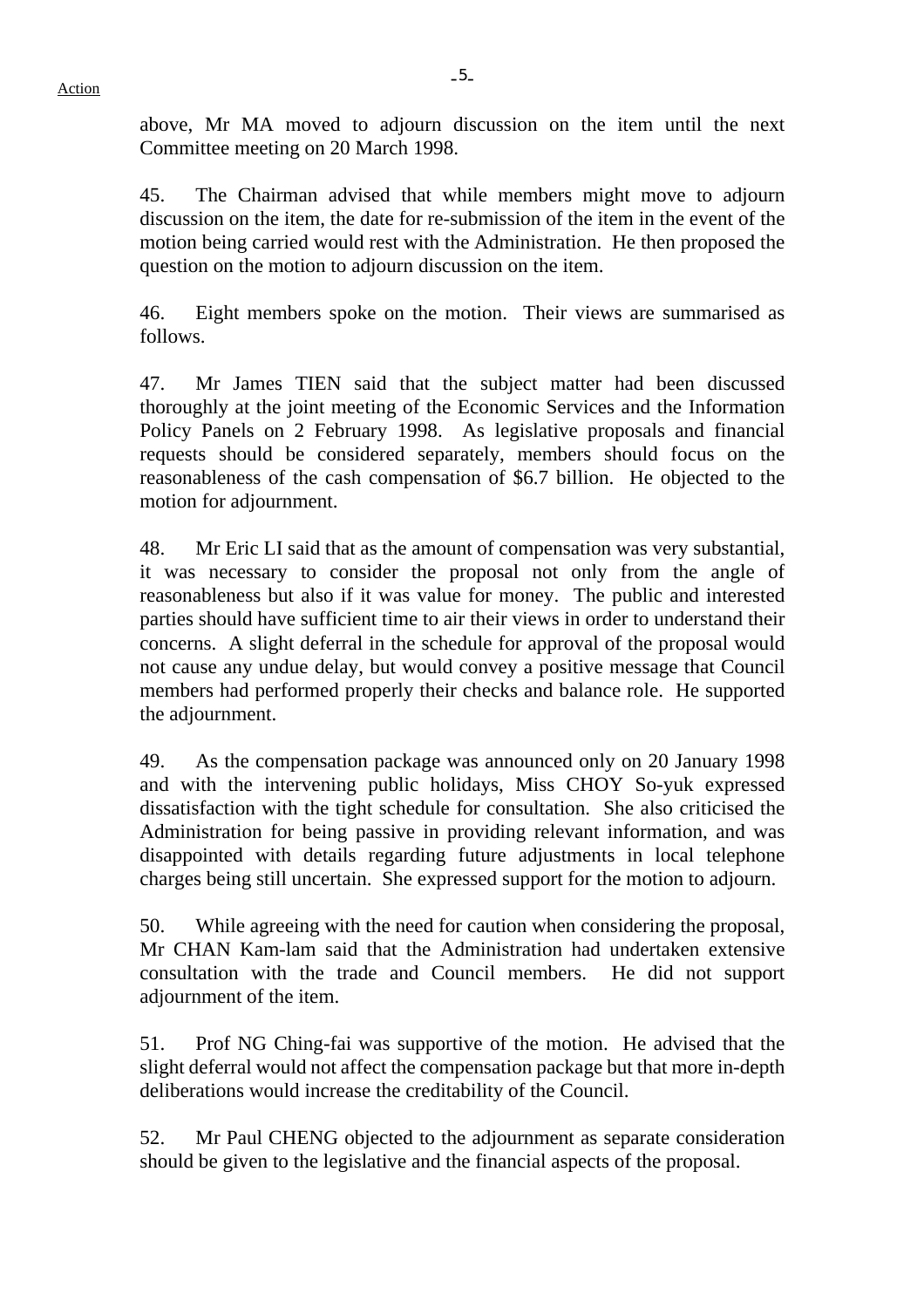$-6-$ 

53. Mr HO Sai-chu was satisfied with sufficient time and information having been provided to consider the proposal, and did not see a need for adjournment.

54. Mr KAN Fook-yee also objected to the motion on the ground that members had been thoroughly briefed about the proposal.

55. The Chairman then invited the Secretary for Economic Services (SES) to speak on the motion to adjourn. SES advised that the Administration had made extensive efforts in explaining the proposal to all concerned. The industry had affirmed their confidence in the proposal, and were in support of early approval of the compensation package in order that they could proceed with their investment plans. He stressed that the Hong Kong Telecom International Limited (HKTI) would only get the cash compensation if there were no objections to the related subsidiary legislation on 18 March 1998.

56. The Chairman then invited Mr MA Fung-kwok to reply. Mr MA said that many questions on the issue such as that of access fees remained unanswered, and that the adjournment would not result in any inconvenience or loss.

57. The Chairman then put the question on the motion to adjourn discussion of the item to members. The motion was negatived.

58. Some members raised concern about the tangible benefits brought to consumers, such as stabilising local telephone charges, as a result of greater competition. In response, DGT advised that the opening up of the telecommunications market upon surrender of the HKTI licence would open up broad scopes for competition for the four fixed telecommunications operators and 11 mobile phone networks in Hong Kong. In accordance with an agreement reached with the Hong Kong Telecommunications Limited (HKT), the parent company of HKTI, the rates for residential exchange lines would be frozen at the 1997 level in 1998 while that for the ensuing three years would be capped at \$90, \$100 and \$110 per month. Such measures should be sufficient to bring in competitors until 2001. SES confirmed that both the New T&T and the New World Telephone had, in addition to Hutchison Communications which had announced a forecast investment of \$8 billion, indicated their support for the proposal and reiterated their interest in investing in the market. Since potential operators might have to rent equipment and facilities from existing operators, a member asked if the rental charges would be capped so that consumers would not have to pay for the costs borne by both operators. The Information Infrastructure Special Adviser (IISA) said in response that legislative amendments passed in 1993 had established a vigorous monitoring mechanism whereby the regulator could have the power to set the charges which a telecommunications operator paid for the services and facilities of another operator. Hence, consumers would not have to pay double fees, and local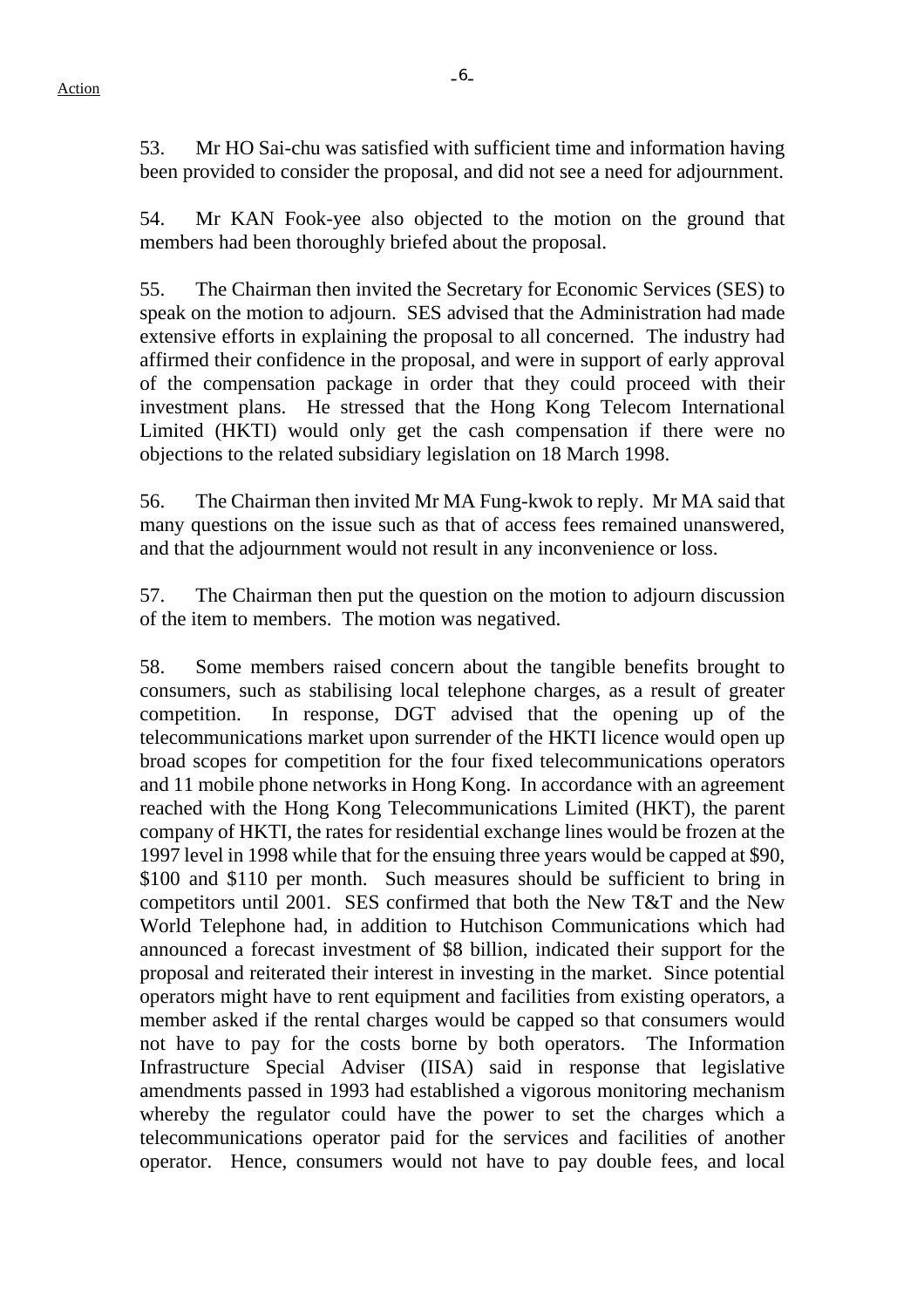services, value-added services and international services would all be on one bill.

59. Referring to the current market share of Hong Kong Telephone of 60% to 70% for international calls and that of almost 100% for local calls, a member asked if the Administration had conducted any assessment on the company's market share in five years' time. In reply, IISA advised that by the end of the existing monopoly in 2006, it was estimated that Hong Kong Telephone would be left with only 40% of the market share for international calls while that for the local market might drop to 75% or less.

60. In response to some members on access fees, DGT advised that the rates for international calls were affected by many factors, and that different rates applied to different countries. For the United States, for example, the access fee was US 40 cents per minute plus other costs, but such a fee level should be reduced in the future. As regards access fees for local calls, the rate was 4.2 cents (in terms of Hong Kong dollars) per minute for the Internet and 6.7 cents for calls using mobile phones. The future fee level would be decided by market forces. On the subsidising of local telephone services by external services, SES agreed that such a cross subsidy should not exist in the long term. With the lifting of the statutory requirement which placed limits on the level of increase in telephone charges by Hong Kong Telephone, such an unfair phenomenon should be eliminated. IISA added that the best way to remove subsidy was to introduce competition as this would bring down costs and introduce new technology.

61. As the discussion paper had not provided an analysis on the basis on which the cash compensation of \$6.7 billion had been arrived, a member sought elaboration in this respect. In response, IISA pointed out that the Administration had estimated that fair compensation to HKT should be in the region of \$10 to \$20 billion. However, the compensation package - consisting of the three components of \$6.7 billion cash compensation, royalty foregone, and increases in local exchange line rental - meant that HKT would unlikely get more than \$10 billion in compensation. Consumer benefits on the other hand was estimated to be \$17 billion. IISA also made the following points to substantiate his analysis of the reasonableness of the compensation:

- (a) in a similar case in Singapore, the Government paid nearly \$10 billion in compensation for a franchise worth half as much as that of HKTI;
- (b) the market value of HKT was \$200 billion, and the \$10 billion compensation package only represented about 5% of its market capitalisation despite the fact that HKTI itself generates 30% of HKT's after tax profit; and